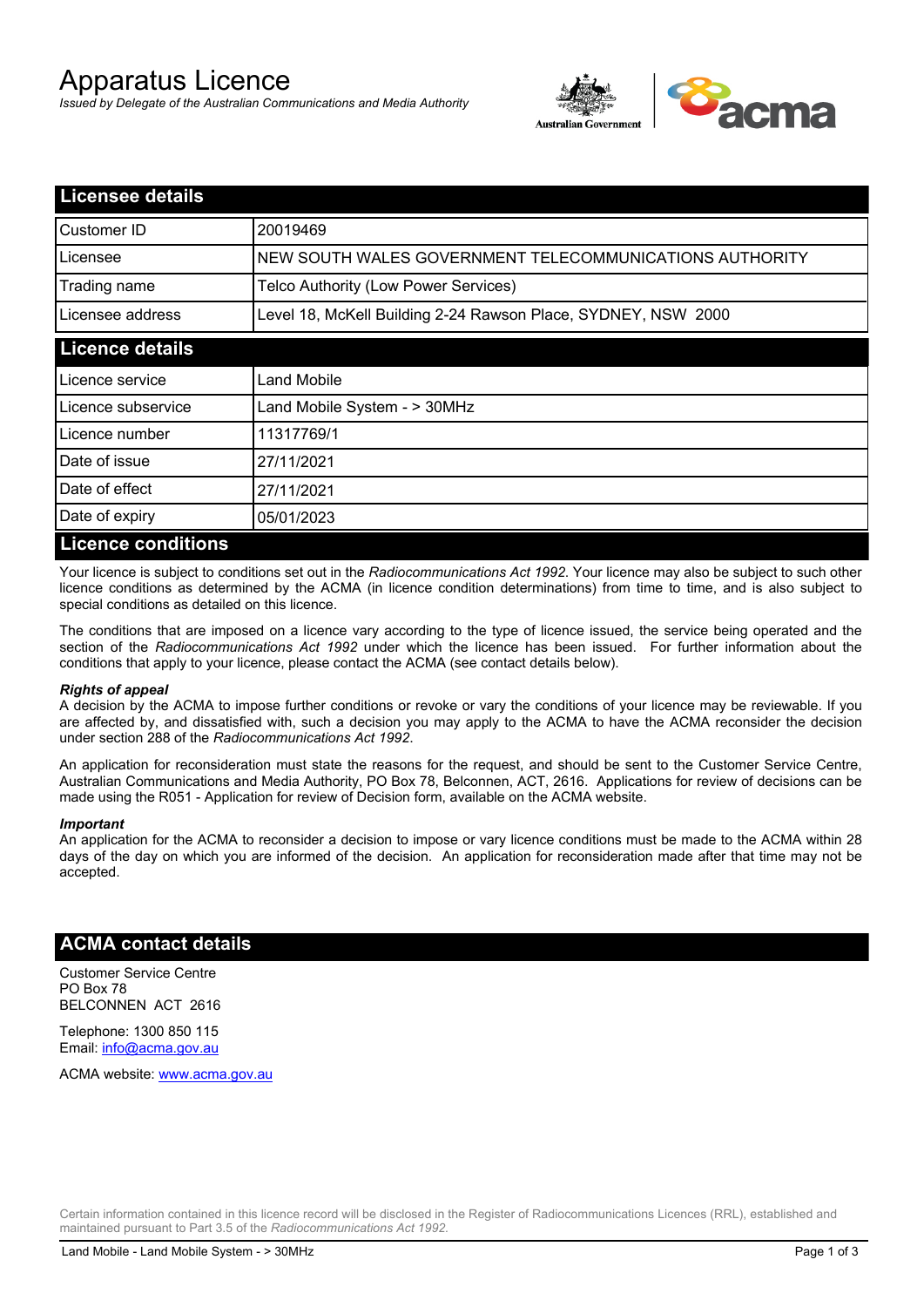# **Advisory Notes applying to licence no.: 11317769/1**

Conditions applicable to the operation of Land Mobile System station(s) authorised under this licence can be found in the Radiocommunications Licence Conditions (Apparatus Licence) Determination and the Radiocommunications Licence Conditions (Land Mobile Licence) Determination. Copies of these determinations are available from the ACMA and from the ACMA home page (www.acma.gov.au).